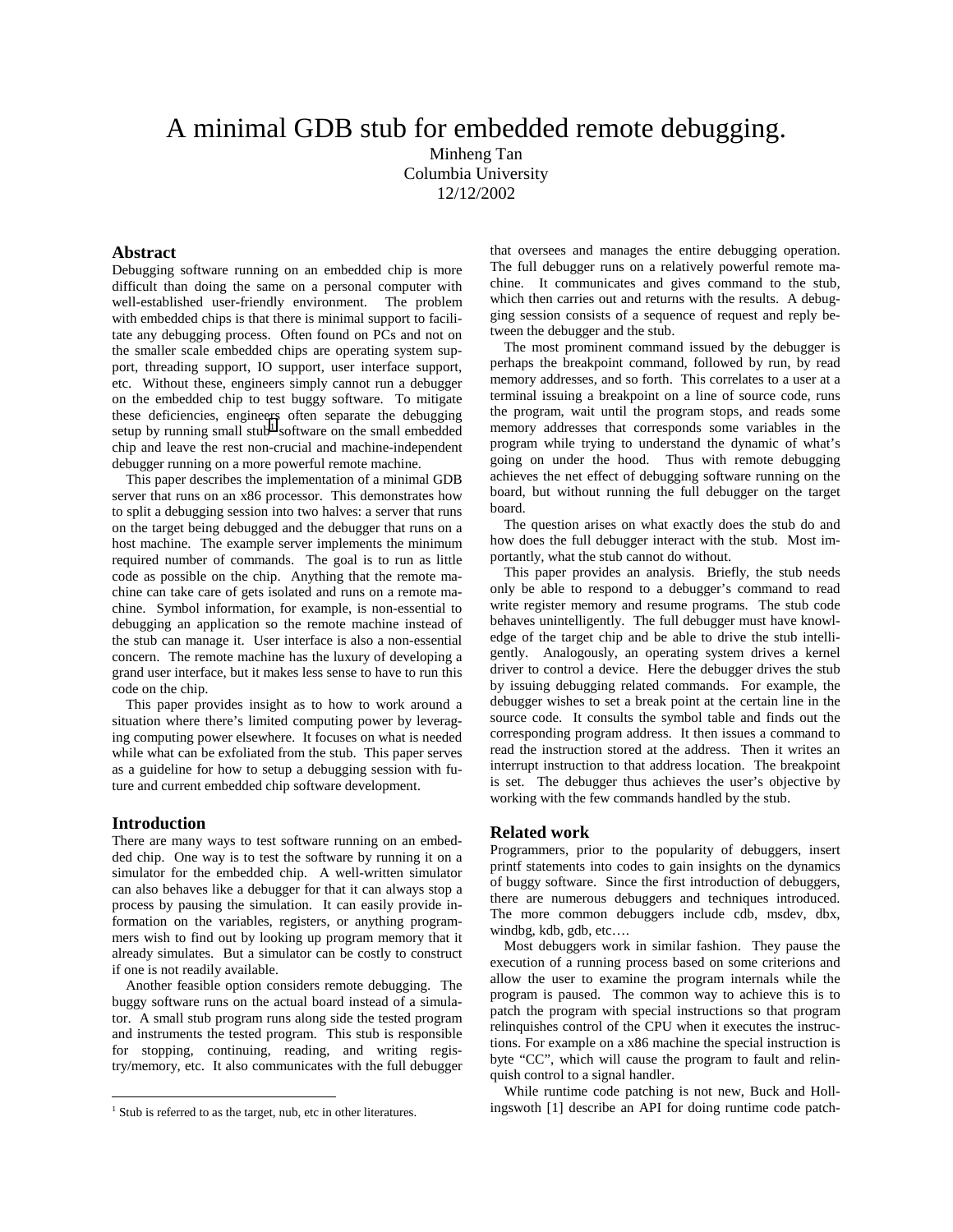ing. They create common APIs at the machine independent level. The actual patching work is done separately using different modules. This approach enables portability, and most importantly resembles the remote debugging paradigm.

Then again, remote debugging is not something new. Hanson and Raghavachari [2] introduce a machine-independent debugger called *cdb*. The paper aims to separate the debugger and the stub, which is called a 'nub' in their paper. The nub is compiled with the program to be debugged. It communicates with the debugger to facilitate the debugging environment. This is the major design constituting remote debugging.

GDB is a more widely used debugger. It also provides remote debugging capabilities. The debugged stub is called a target. GDB is also extensible for that it can communicate with a variety of remote stubs to perform debugging tasks. A sample stub, called GDBServer, comes with the gdb. The debugger and the stub communicate using its own protocol called the Remote Serial Protocol.

The remote serial protocol is developed for gdb so that there is a standard protocol for stub writers to communicate with gdb. Gatliff [3] gives a summary the remote serial protocol. He also includes examples of the message exchanges used in the protocol. The protocol is basically a request and reply, which is very similar to the http protocol. The debugger encodes the request in an ASCII string, sent to the server (stub) and then waits for an ASCII string reply. The protocol is significantly simple so it can run on top of virtual all communicate medium.

GDB is so widely used that it is selected as the sample in this paper. Others find this debugger useful as well. Kawachiya and Moriyama [5] describe their adaptation of gdb to their own hardware, Engineering Support Processor. They ported the GDBServer stub to the architecture and describe the processing of doing so. Their paper also examines some aspects for rewriting the stub.

#### **Debuggers that support remote debugging**

Remote debugging is not new. Most sophisticated debuggers offer some support for debugging software remotely.

I choose gdb because it is extensible, open source and supports numerous platforms. The current gdb, version 5.2.1, supports Intel 386, Motorola 680x0, Hitachi SH, SPARC, and Fujitsu SPARCLITE. This means the debugger has knowledge of these platforms and knows how to debug software running on these platforms. The real gem is that the debugger does not necessarily need to run on these platforms, despite also having existing ports to these platforms. In short, gdb knows how to set/restore interrupt instructions, unwind stacks, and fiddle with the registers for all of these platforms. But by itself, gdb does not necessarily do these tasks. It requests a software stub designed for a particular platform to do the actual low level fiddling, such as reading writing to memory and registers. This approach makes gdb extremely extensible for all it takes for gdb to support a new version of the same platform is to rewrite the appropriate stub if need be.

Because of the architecture, debugging remote programs comes naturally to gdb. The only additional requirement to enable remote debugging is that the communication between the debugging stub and the debugger through some medium.



Figure 1. Debugger requesting the stub to read memory.

It's worth mentioning the communication between the stub and the debugger. GDB can use numerous communication protocols. e.g. TCP/IP, udp, or serial cable. The example GDBServer runs on top of TCP/IP, but any protocol would suffice as long as the stub and the debugger can convey the right information. The preferred way is often limited to the capability of the chip and is not a concern in this paper. Different communication protocol/medium does not change what are the essential things on the stub other than the communication portion of the code.

The gdb distribution comes with a sample stub call GDBServer. The stub runs as a standalone process on a remote machine, which also can be the same machine that gdb runs on. As an example, this stub does not impress because it requires the same operating system support as the debugger itself. This is to say that if GDBServer can run on a machine, then gdb can also run on the machine. Nonetheless, it serves as an example of what the debugger requests stubs do and how to implement these requests. A stub that works in similar fashion but without the operating system support can be easily derived from this example.

# **Example GDBServer**

I created a sample gdbserver by following the same guidelines outlined for the original gdbserver. The stub runs on the x86 architecture. It runs as a separate user process on the Red Hat Linux operating system and can easily be ported to other x86 platforms. It implements a subset of the Remote Serial Protocol, while remaining capable to debug various programs running on the platform. It only answers on the TCP/IP protocol, whereas the real GDBServer can work on other protocols including udp and serial ports. Upon receiving a request, the stub translates the request into ptrace calls to the operating system. Then the stub returns the results from the ptrace calls to the debugger in a messages reply. Here's a list of commands the sample stub implements.

| Command | In Stub | Description              |
|---------|---------|--------------------------|
|         | yes     | Reads all registers      |
| Gì      | yes     | Writes all registers     |
| m       | yes     | Reads memory at address  |
| М       | yes     | Writes memory at address |
| റ       | yes     | Get last signal: S       |
| S       | yes     | Step the program         |
| C       | yes     | Continues program execu- |
|         |         | tion                     |

Table 1. List of commands implemented by example stub.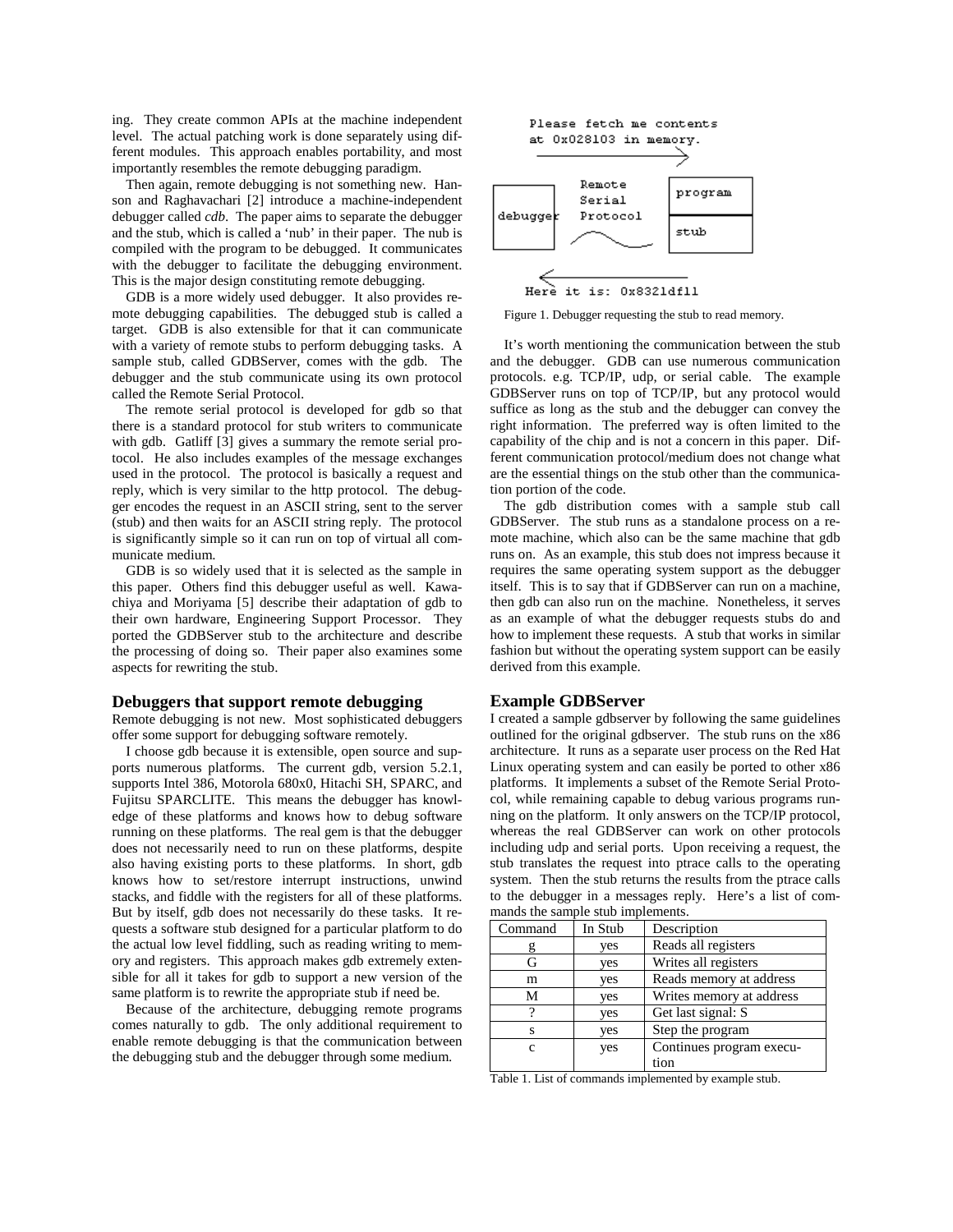Because the stub runs as user process in the operating system, it does not have all of the privilege on a machine. So the stub depends on the operating system to do its low level fiddling. For example, to read from memory, the stub requests the operating system through a ptrace call with the PTRACE\_PEEKTEXT argument. The operating system is responsible to read memory pages from the designated process memory address space, along with all the necessary page table lookup and translations. For stubs that run without the operating system, it needs to do the above task itself. To a read a register, the stub also consults the operating system through a ptrace call. The operating system in turn looks up the block that contains the saved registers of the preempted process and returns the appropriate data. Again, a stub that runs without the operating system needs to figure out the location of the saved registers and fetch the saved data. So operating system support is absolutely required for this example stub.

Here's how to stub implements the commands. The stub supports the "g" and "G" command, which are read and write register respectively. The results of the "g" command are a string of hex ASCII representing all of the registers in a ordering expected by gdb. Here's an excerpt of the g command.

```
buf = \text{malloc} (regset-\gtsize);
     res = ptrace (PTRACE_GETREGS, 
                    childpid, 
                    0, 
                    (int) buf); 
Figure 2. Excerpts of register read implementation.
```
The buf variable, after the ptrace call, points to a buffer storing the registers. The "G" command is the complement of the "g" command and is followed by string of hex ASCII representing all of the registers. Here's the call to write the registers.

 regset->fill\_function (buf); res = ptrace (PTRACE\_SETREGS, childpid, 0, (int) buf); Figure 3. Excerpts of register write implementation.

The above ptrace calls writes the data pointed by the buf variable to the saved registers block.

As for memory related commands, the stub supports the "m" and "M" command to read and write memory, respectively. The starting address and number of bytes follows directly after the "m" character in the packet. The response is a sequence of hex ASCII representing the memory content of the requested memory address location. Here's the helper function that reads the data in 'memaddr' address of the debugged process to 'myaddr' buffer.

void read\_memory (long long memaddr, char \*myaddr, int len) {

int i;

 PTRACE\_XFER\_TYPE \*buffer; long long startAddr = memaddr  $&$  -(long long) sizeof(PTRACE\_XFER\_TYPE); long long end $Addr = (nemanddr + (long long)len);$ 

```
endAddr = endAddr \& \text{-}(long long) sizeof(PTRACE_XFER_TYPE);
```

```
buffer = (PTRACE_XFER_TYPE^*)alloca( ((endAddr - startAddr)/4 + 1) * sizeof(PTRACE_XFER_TYPE) );
```

```
i = 0:
 while (startAddr <= endAddr) { 
  buffer[i] = ptrace(PTRACE_PEEKTEXT, 
                   childpid, 
                   (PTRACE_ARG3_TYPE) startAddr, 
                   0); 
  startAddr += sizeof(PTRACE_XFER_TYPE); 
 i_{++};
 }
```
 memcpy(myaddr, buffer + (memaddr& (sizeof(PTRACE\_XFER\_TYPE)-1)), len);

Figure 4. Excerpts of the memory read implementation.

}

int i;

The complementary command "M" is accompanied by the starting memory address, size of the data, and the data in hex ASCII form. Here's the other helper function that writes the data in 'myaddr' to 'memaddr' address of the debugged program.

int write\_inferior\_memory (long long memaddr,

char \*myaddr,

```
 int len) {
```

```
 int count; 
 PTRACE_XFER_TYPE *buffer; 
long long startAddr = memaddr & -(long long)
                     sizeof(PTRACE_XFER_TYPE); 
long long endAddr = (nemanddr + (long long)len);
```
end $Addr = endAddr \& \text{-}(long long)$  sizeof(PTRACE\_XFER\_TYPE);  $count = (endAddr - startAddr)/4 + 1;$ 

 $buffer = (PTRACE~XFER~TYPE*)$ alloca( count \* sizeof(PTRACE\_XFER\_TYPE) );

```
 buffer[0] = ptrace(PTRACE_PEEKTEXT, 
                  childpid, 
                  (PTRACE_ARG3_TYPE) startAddr, 
                  0); 
if ( count > 1 ) {
 buffer[count-1] = ptrace(PTRACE_PEEKTEXT, 
                  childpid, 
                  (PTRACE_ARG3_TYPE)endAddr, 
                 0 );
 } 
memcpy ((char *)buffer + (memaddr & (sizeof(PTRACE_XFER_TYPE)-1)),
```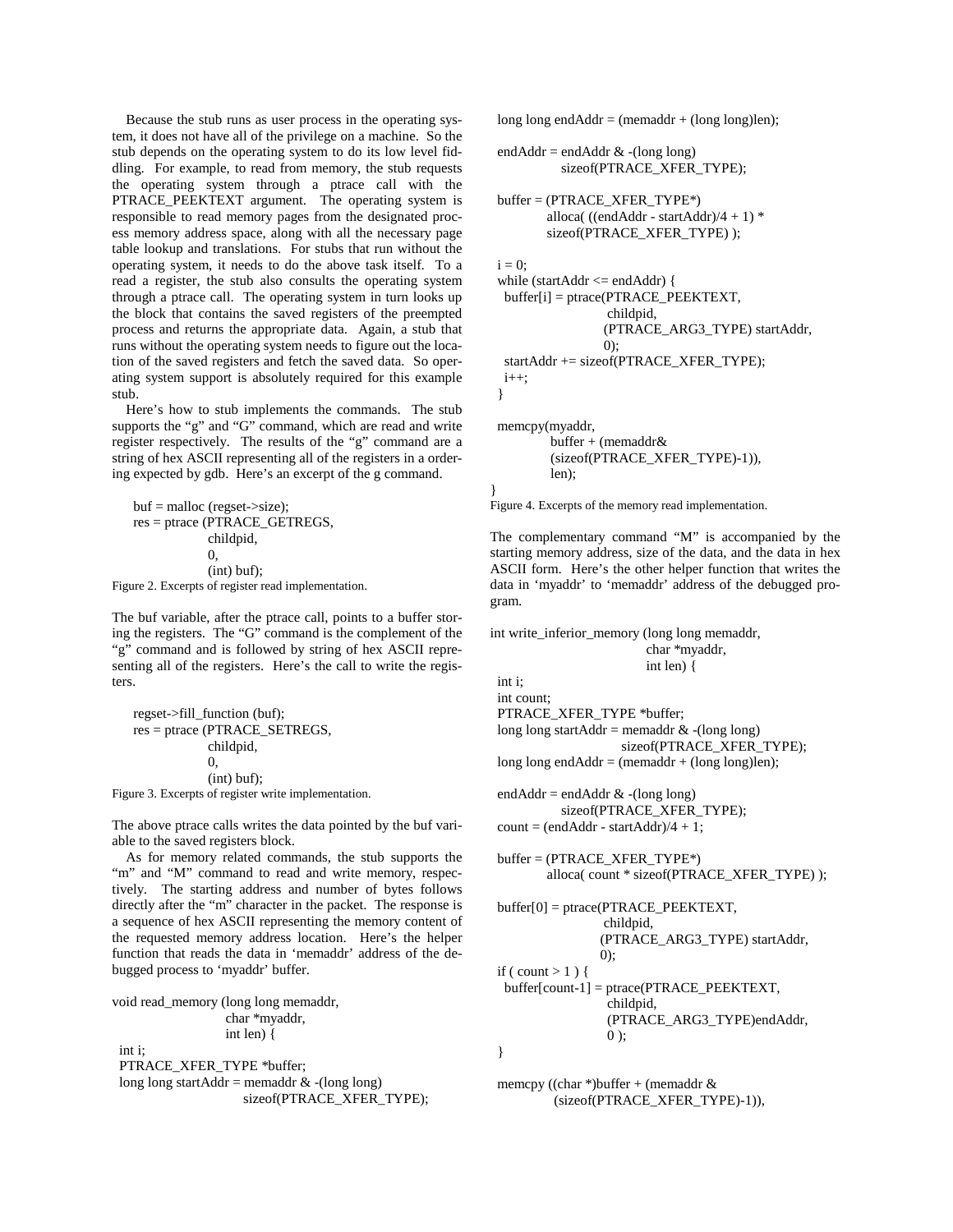```
 myaddr, 
            len); 
 i = 0:
  while ( startAddr <= endAddr ) { 
  errno = 0:
   ptrace (PTRACE_POKETEXT, 
           childpid, 
          (PTRACE_ARG3_TYPE) startAddr, 
          buffer[i]); 
   if (errno) { 
    return errno; 
    } 
  i++:
   startAddr += sizeof(PTRACE_XFER_TYPE); 
 } 
  return 0; 
} 
Figure 5. Excerpts of memory write implementation.
```
In addition, the stub responses to three control-related commands: get last signal, step, and continue command. The stub responses to the get last signal command by sending the reason that stops the debugged process. This information is given to the signal handler when the debugged program is interrupted, and is transferred from the operating system back to the stub. The mechanism to do so is through a wait on ptrace call. A stub without operating system support would have to save the signal information somewhere in its memory and transfer to gdb when asked to. This is true for any signal such as bus error, access violation, out of memory, etc. This information is transferred back to gdb, which then entails a sequence of register and memory read commands. Once gdb gathers enough information from the register and memory, it can compute and display to the user the current point of execution of the debugged program along with the last signal. Here's the code segment that captures the last signal in variable 'w'.

unsigned char waitForProcess (int childpid, char \*status) { int pid; int w;

```
pid = \text{waitpid}( \text{childpid}, \& w, 0);*status = 'S:
  return (unsigned char) WSTOPSIG(w); 
} 
Figure 6. Excerpts of get last signal implementation.
```
The step and continue command tells the stub to execute one instruction and continue execution until signaled, respectively. The stub calls ptrace with PTRACE\_SINGLESTEP or PTRACE\_CONT for stepping and continuing. A stub without the assistance of the operating system needs to manually restore the debugged process's context and switch<sup>2</sup> to it. Finally, here's the code to continue and step the debugged process, respectively.

ptrace (PTRACE\_CONT, childpid, 1, 0);

 $\overline{a}$ 

 ptrace (PTRACE\_SINGLESTEP, childpid, 1, 0); Figure 7. Excerpts of the step and continue implementation.

## **The separated and the non-separable**

…

Here I discuss the functionalities that are absolutely necessary to run on the stub and those that the full debugger performs.

Regardless of how much or little intelligence a stub has, it must be able to handle an exception or signal of the debugged program, for that is the time the debugged program unwillingly relinquish control of the CPU. The processor calls the signal handler either deliberately so on a user breakpoint or when the program encounters a fault. The handler needs to convey this fault information back to the debugger.

The sample stub does this using a ptrace wait command, which waits until the debugged program reaches the signal handler. By itself, it does not setup the signal handler for the debugged program as the operating system facilities this procedure. Nonetheless, any stub needs some method of intercepting and handling a signal from the debugged program.

Resuming the stopped program is also a responsibility of the stub. The stub must be able to restore the program context and switch to the program when requested by gdb. The example stub does this through the operating system, which already saves the context of the program. Resuming a stopped program in a multiprocessing operating system is as simple as fiddling around with the scheduler that already supports this kind of operations.

Fetching and writing the registers and memory are also another responsibility of the stub. A stub that runs with no operating system support that fetches and writes the register needs to identify the saved register block of the debugged program at the time when the program faults. The saved registers can reside either on the stack or a predefined location in memory depending on the platform. When requested by gdb to fetch a register, the stub needs to read the corresponding memory address for the appropriate register. Register writes is analogous to reads. The new register content overwrites the appropriate address in memory before the context of the stopped program is restored.

The memory read and writing part is simpler as the associated address is passed along with the command. The procedure is more difficult without operating system for that the stub may need to consult the page table, if one is required, in order translate the user address into physical address. The sample stub does this through the operating system, which already supports page table lookups and page fault handling. In any case, a stub must implement both register and memory operations.

Finally, a stub must be able to resume a stopped program. It needs to bring back the program context saved in memory and jump to last program counter location of the stopped location.

With only the above-mentioned functionality implemented in a stub, it is an unintelligent piece of code that is driven by the debugger.

In theory, a user can debug a program with a minimal working stub by manually interacting with the stub without the presence of a debugger. However, it is tedious to do so as the user needs to manually send commands to the stub and listen for results from the stub. The analogy here is that the

 $2$  Stepping a program is a difficult task as the debugger needs to interpret a few instructions of the debugged program.